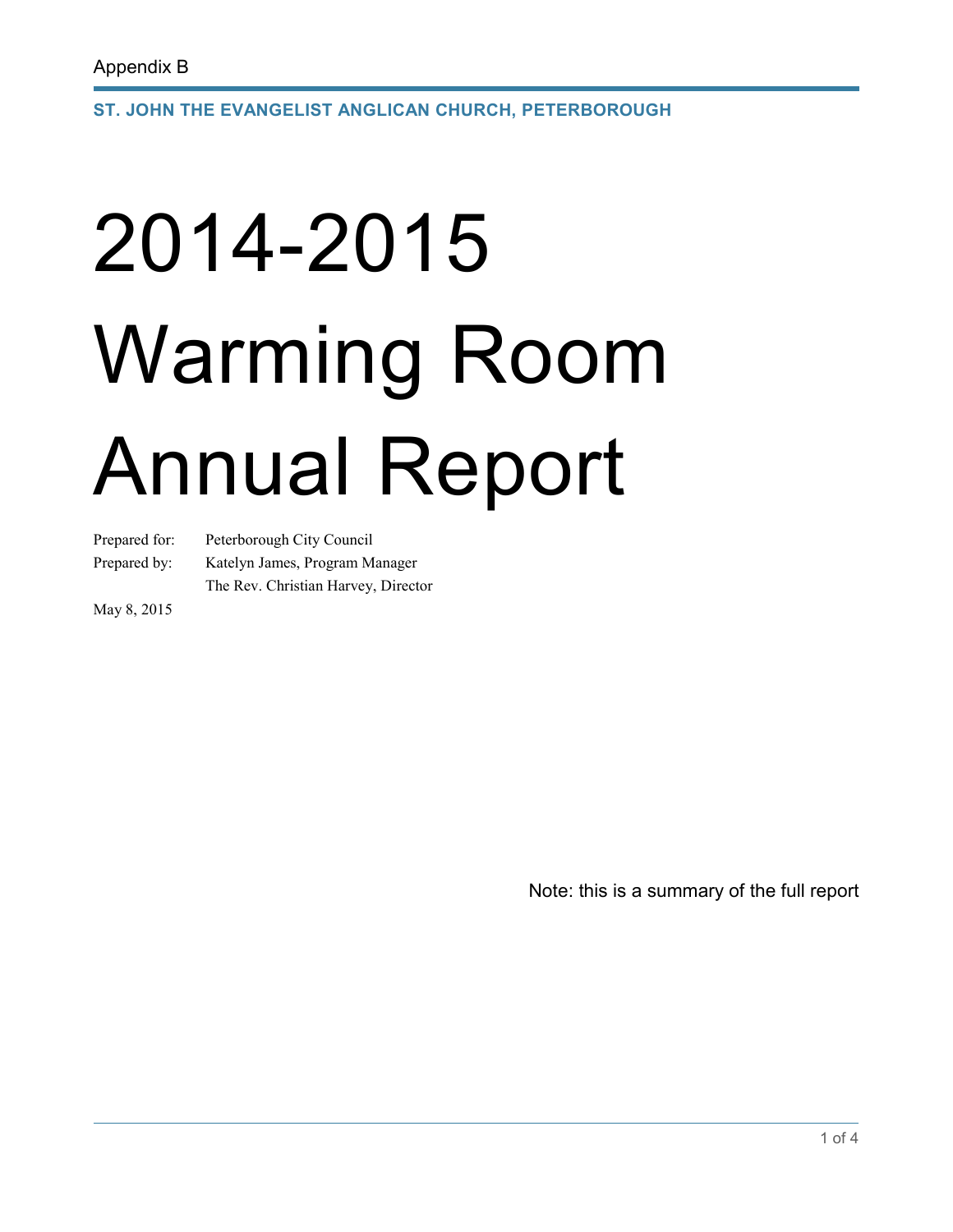### EXECUTIVE SUMMARY

#### **Overview**

The Warming Room is an overnight program open to those who are homeless in the Peterborough community who cannot access the current shelter system or for whom the current system does not work. The Warming Room ran 7 nights a week from November 1, 2014 to April 30, 2015. The Warming Room was located at Murray Street Baptist Church and ran from 8:30 pm – 8:00 am each night. The Warming Room was run using a joint staff and volunteer model, with a paid staff person and 2 – 4 volunteers on each night. There was also a full-time program manager overseeing the program and

coordinating volunteers.

There were 189 unique individuals who used the Warming Room for at least one overnight stay throughout the season. About 74 people used the Warming Room regularly as a primary residence either for several weeks or for the entire season. Approximately 12 people lived at the Warming Room for most of the winter. The average use was 21 guests per night throughout the season.

The Warming Room was overall a great success largely due to the combined staff and volunteer model, the relational model of the program, the minimum barrier nature of the program, the partnerships between agencies, churches, and community groups, community engagement and support, and having a consistent location. This does not mean that we did not have substantial challenges. Many of the guests had severe mental and physical illnesses and balancing the minimum barrier model with safety was a constant tension. The demand was greater than expected so space and storage were limited which also made dealing with drop-in guests a challenge. Lastly, the lack of suitable housing options and year round shelter was a major problem for many guests.

Recommendations for the 2015-2016 season include providing shower facilities and medical care for guests, providing ongoing training to volunteers throughout the year, and building on the partnerships that have been established with agencies. Addressing the gaps in services, particularly in the hours before and after the Warming Room is open and during the Warming Room 'off season' is necessary. Lastly, access to safe, affordable and supportive housing for guests with varying needs, mental illness, and addictions is essential.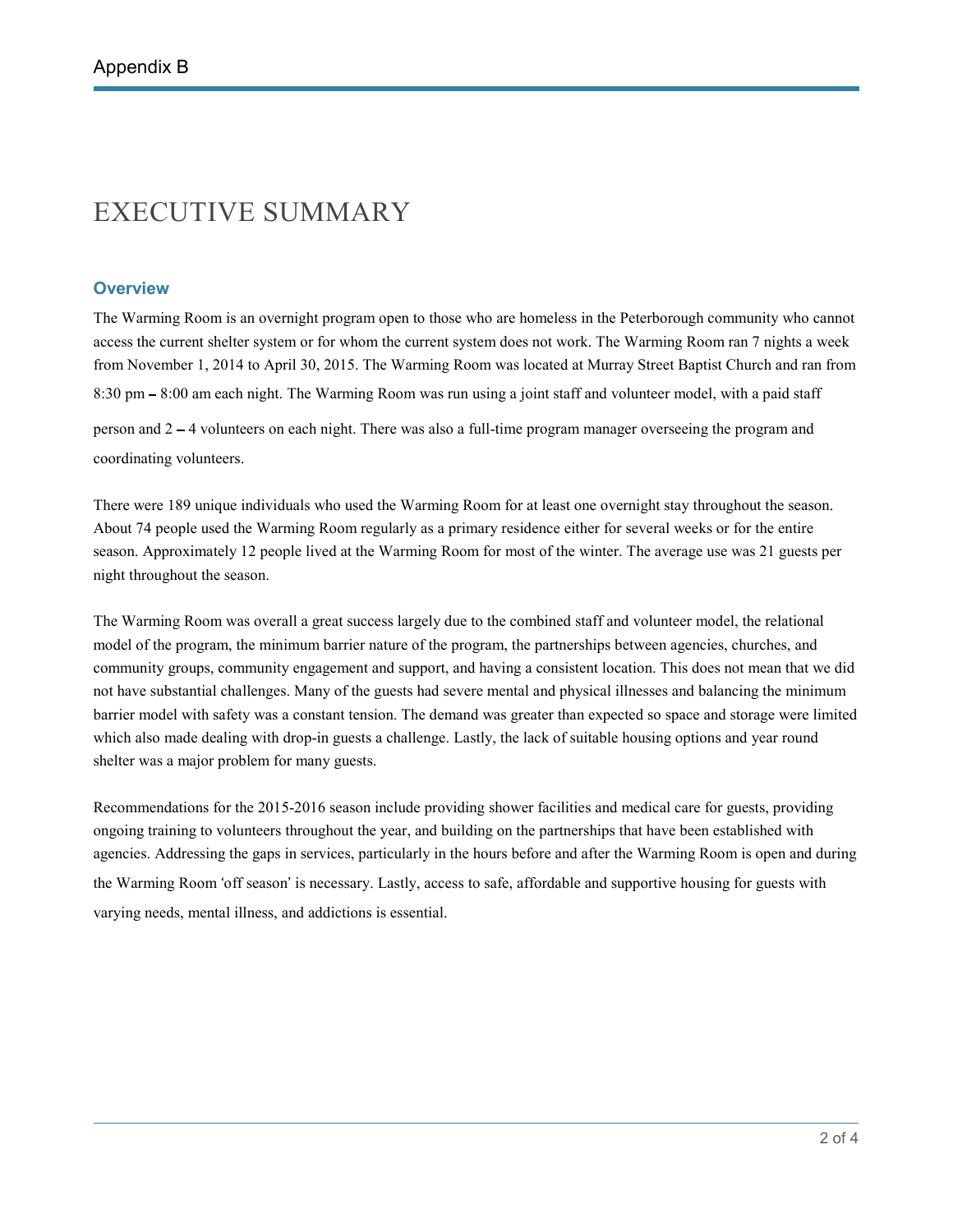## BUDGET FOR 2014-2015<sup>1</sup>

| <b>EXPENSES</b>               | <b>AMOUNT</b> | <b>NOTES</b>                                                                                                                           |
|-------------------------------|---------------|----------------------------------------------------------------------------------------------------------------------------------------|
| <b>Staff Expenses</b>         | \$78,120.82   | Director, Program Manager, 2<br>full-time (36 hours per week) and<br>1 part-time (12 hours per week)<br><b>Overnight Supervisor(s)</b> |
| Rent                          | \$5,000       |                                                                                                                                        |
| <b>Janitorial</b>             | \$2,759       | Daily cleaning & commercial                                                                                                            |
| <b>Cell Phone</b>             | \$650         | \$65 per month x 10                                                                                                                    |
| <b>Staff Training</b>         | \$920         | NVCI, First Aid, ASIST                                                                                                                 |
| <b>Volunteer Appreciation</b> | \$1,234.20    |                                                                                                                                        |
| <b>Supplies</b>               | \$4,897.25    | Bedding, bins, food, clothing,<br>cleaning supplies, medical<br>supplies, computer                                                     |
| <b>TOTAL EXPENSES</b>         | \$93,581.27   |                                                                                                                                        |

| <b>INCOME</b>               | <b>AMOUNT</b> |                                           |
|-----------------------------|---------------|-------------------------------------------|
| <b>City of Peterborough</b> | \$50,000      |                                           |
| <b>City of Peterborough</b> |               | \$2,700   For supplies & volunteer dinner |
| <b>Faith Works Grant</b>    | \$10,000      |                                           |
| <b>Private Donations</b>    | \$31,017.68   |                                           |
| <b>TOTAL INCOME</b>         | \$93,717.68   |                                           |
| <b>TOTAL EXPENSES</b>       | \$93,581.27   |                                           |
| <b>FINAL TOTAL</b>          | +\$136.41     |                                           |

<sup>&</sup>lt;sup>1</sup> This budget reflects only the funding received by St. John's Anglican Church for the running of the Warming Room. There were many donations of gifts in kind from the community as well as supplies provided by Peterborough Social Services that are not reflected above.